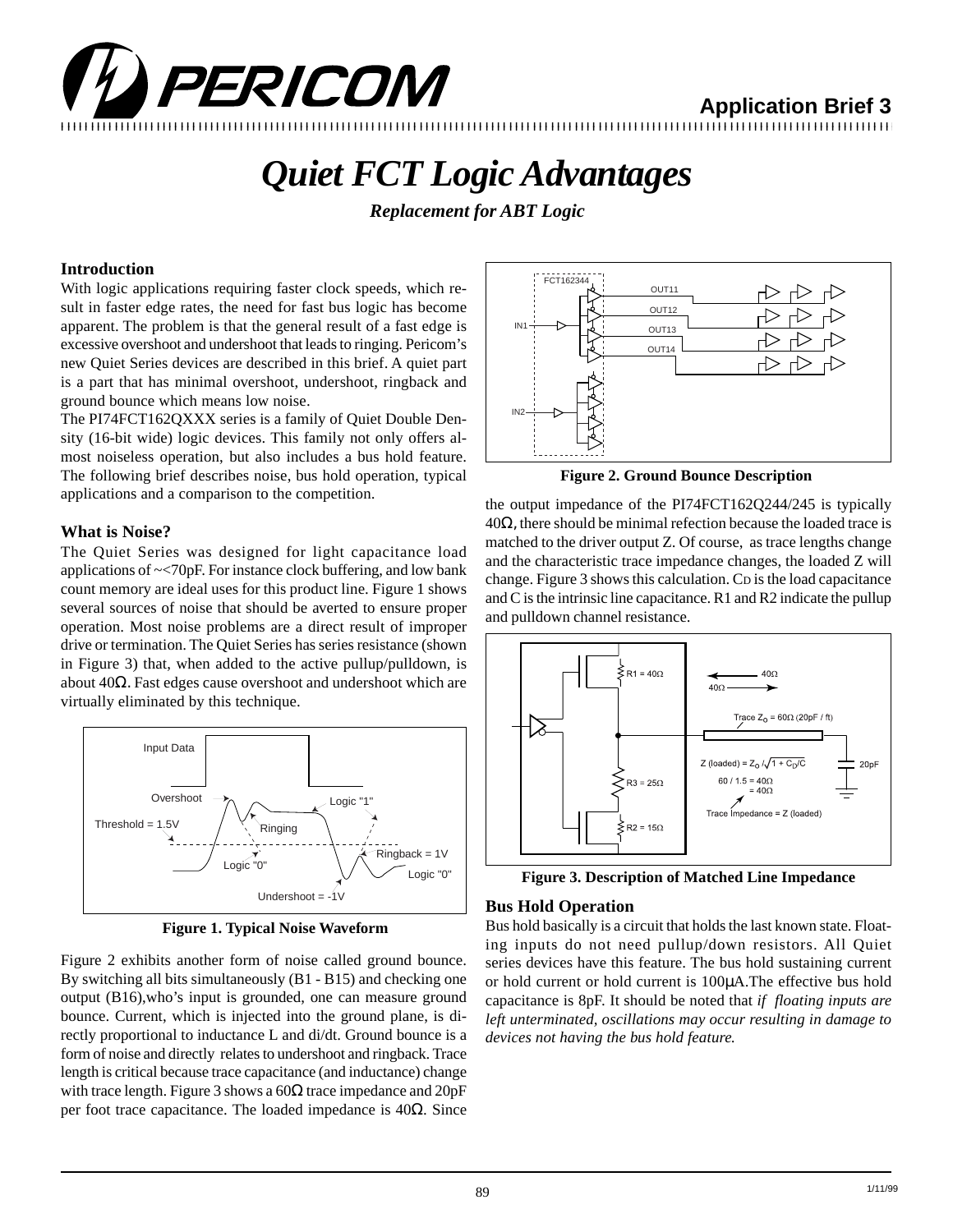Figure 5 shows the time it takes to acquire and hold data. The bus hold circuit consists of 2 inverters with propagation delays of 300ps each. The typical hold time is 600ps with a max of 1ns.



**Figure 4. Bus Hold**

# **Quiet Series Competition Comparison**

Figures 6,7 and 8 depict waveforms ( $V_{CC} = 5V$  and  $C_L = 20pF$ ) under light load conditions proving Pericom's PI74FCT162Q244/245 shows much less noise than the competition's "B" part and similar noise performance to the competition's "A" logic device. All products have the bus hold feature. Pericom compared its Q series to the competition in Table 1. *Pericom's Q Series sub micron CMOS parts exhibit about 30% less power consumption compared to ABT's BiCMOS parts.*



**Figure 5. Quiet Series Comparison to Competition Figure 7. Competition A 74ABT162244/245DL**

## **Typical Application Hints**

The Q Series parts are especially useful for PCI bus interface because this bus doesn't tolerate noisy logic. When buffering DRAM or SDRAM, and memory size is relatively low, it is very important to have a buffer with low overshoot and undershoot. Logic that doesn't have noise compensation will cause unwanted transition because of ringing and ringback (see Figure 1). Chip sets do not have enough drive for even light load (20pF to 50pF) applications. So quiet buffering is extremely important.

# **Figure 6. PI7FCT162Q244/245CTV**



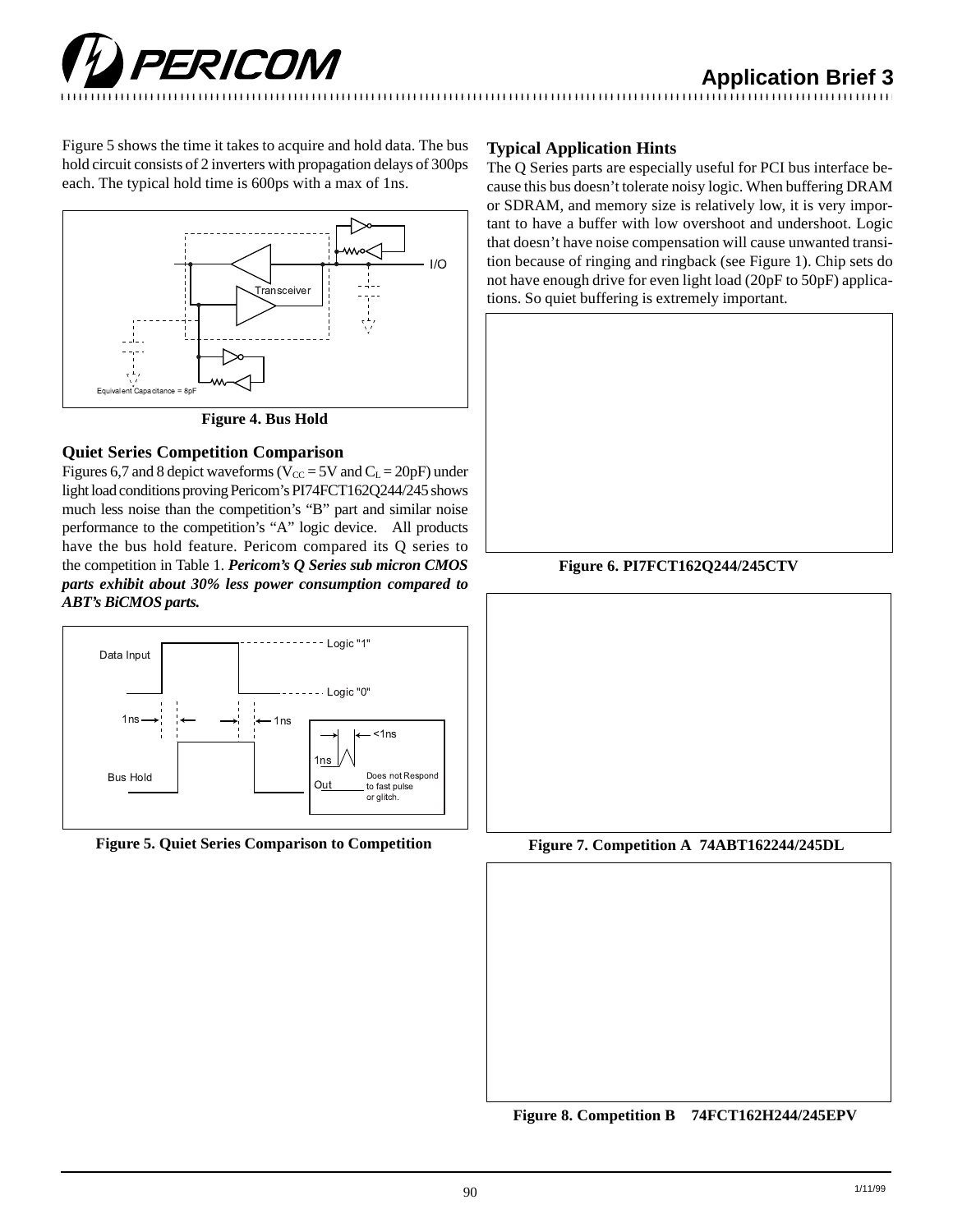

| Parameter/Part                          | <b>PERICOM</b><br>PI74FCT162Q244/245 | <b>Competition A</b><br>74ABT162244/245 | <b>Competition B</b><br>74FCT162H244/245E |
|-----------------------------------------|--------------------------------------|-----------------------------------------|-------------------------------------------|
| Undershoot                              | 0V                                   | $-0.2V$                                 | $-1.5V$                                   |
| Ringback                                | 0V                                   | 0V                                      | 0.7V                                      |
| Ground Bounce                           | 0.1V                                 | 0.1V                                    | 0.5V                                      |
| $I_{CC}$ , $C_L = 20pF$ , $f = 20MHz$   | 90mA                                 | 110mA                                   | 90mA                                      |
| $I_{CC}$ , $C_L = 20pF$ , $f = 30MHz$   | 140mA                                | 160mA                                   | 140mA                                     |
| $I_{CC}$ , $C_L = 20pF$ , $f = 40MHz$   | 170mA                                | 220mA                                   | 170mA                                     |
| $I_{CC}$ , $C_{L} = 20pF$ , $f = 50MHz$ | 230mA                                | 310mA                                   | 230mA                                     |

#### **Table 1. Competitive Comparison (All Bits Switching Simultaneously)**